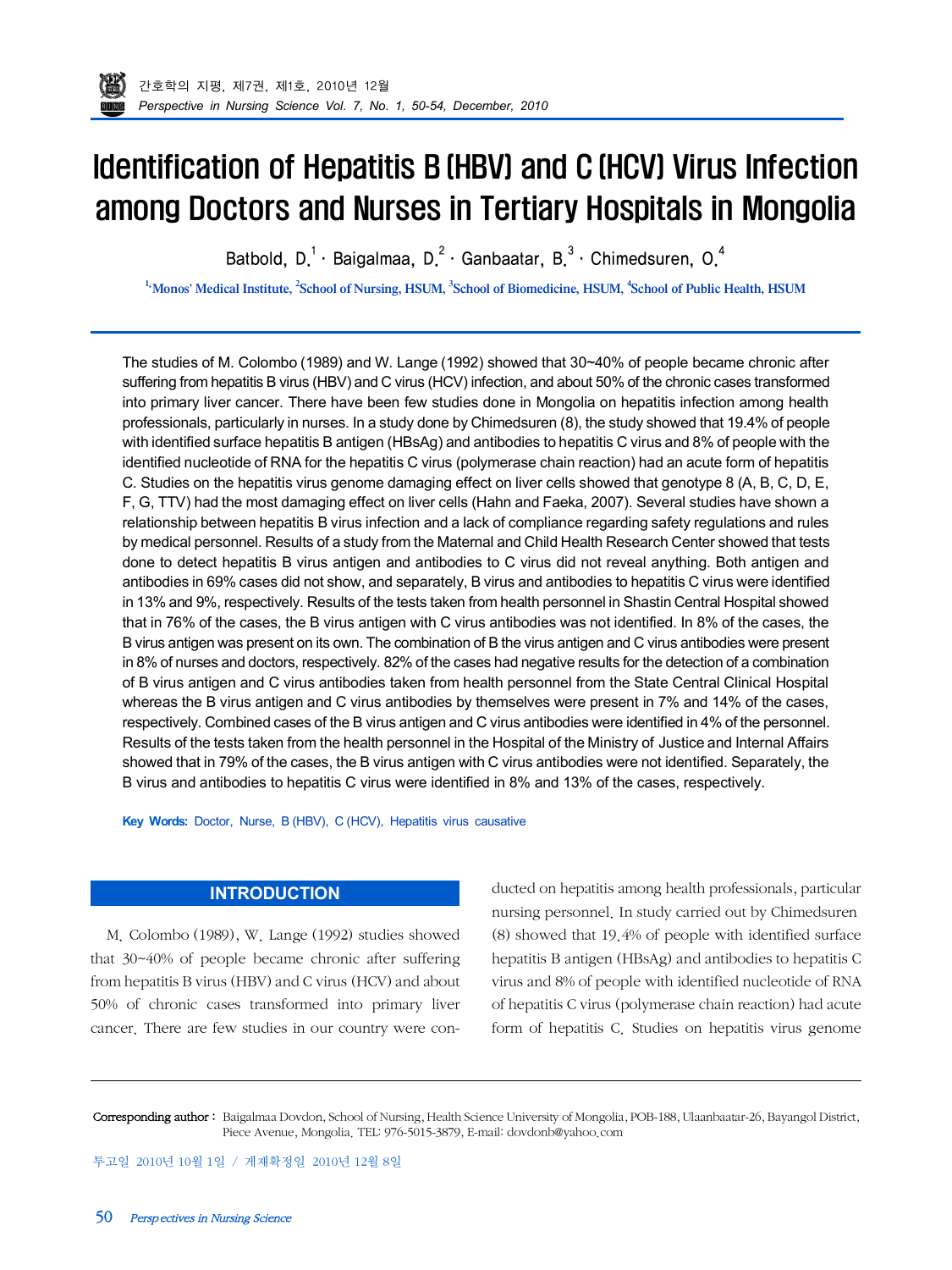damaging effect on liver cells showed that genotype 8 (A, B, C, D, E, F, G, TTV) was the most common (Hahn and Faeka, 2007). Performed study and solved problem about considering determining and proving risk of doctors and medical workers affecting to hepatitis infection, if they become infected while performing medical aid, the state coordinating payment of health and treatment of doctors and nurses or decides it by additional health insurance and bringing work and labor condition close to European countries level is not sufficient. It shows that it is necessary to do this study in detail.

#### 1. GOAL

To identify antigens and antibodies of hepatitis B virus (HBV) and Cs virus (anti-HCV) among doctors and nurses

### 2. OBJECTIVES

- To identify surface antigen (HBsAg) of hepatitis B virus (HBV) among doctors and nurses
- To determine antibody to hepatitis C virus (HCV) among doctors and nurses
- To compare exposure rate to the infection by the type of hospital and profession

### **METHODS**

The study was a cross-sectional study carried out among selected health professionals, doctors and nurses, to determine surface antigen of hepatitis B virus and antibodies to hepatitis C virus. For identification of these antibodies and antigen, and validation of results Serodia tests from Fujinebo Company (Japan) and Beringnost (Germany) were used respectively.

Blood samples from 100 nurses and nine doctors were collected from the State Central Clinical Hospital, Shastin's State Hospital, Hospital of Ministry of Justice and Internal Affairs, and the Maternal and Child Health Research Centre in order to identify surface antigen of hepatitis B virus and C virus antibodies. Questionnaires were used to determine knowledge, attitude and practice of personnel on hepatitis infection.

Ethical approval was obtained from the Ethical Committee of the Health Sciences University of Mongolia

before the study. Statistical analysis was performed using SPSS 11.5 version.

### **RESULTS**

There were 100 nurses and nine doctors from the State Central Clinical Hospital, Shastin's State Hospital, Hospital of Ministry of Justice and Internal Affairs, and the Maternal and Child Research Centre who participated in the study. More than half of participants (59%) said that they were exposed to the infection during performing medical procedures. In particular, most reported obtaining the infection through a cut or wound in the right hand.

The risk of exposure to HIV infection while performing some procedures was 0.136, 0.121, 0.125, and 0.138 in the Maternal and Child Research Centre, Shastin Central Hospital, and Hospital of Justice and Internal affairs respectively.

B virus antigen and C virus antibodies were not revealed in 43% of people. B virus antigen was identified alone in 9%, C virus antibodies were revealed alone in 45%. B virus antigen and C virus antibodies were revealed in 3% of nurses. Nurses with identified B virus antigen and C virus antibodies were 66%.

Results from the survey on the rates of infection of hepatitis B and C virus are as following;

From the Maternal and Child Health Research Center: 23 nurses, doctors and other medical employees; HBV-



Figure 1. Proportion of nurses and doctors of maternal and child health research centerhospitals of the city with HCV and HBsAg.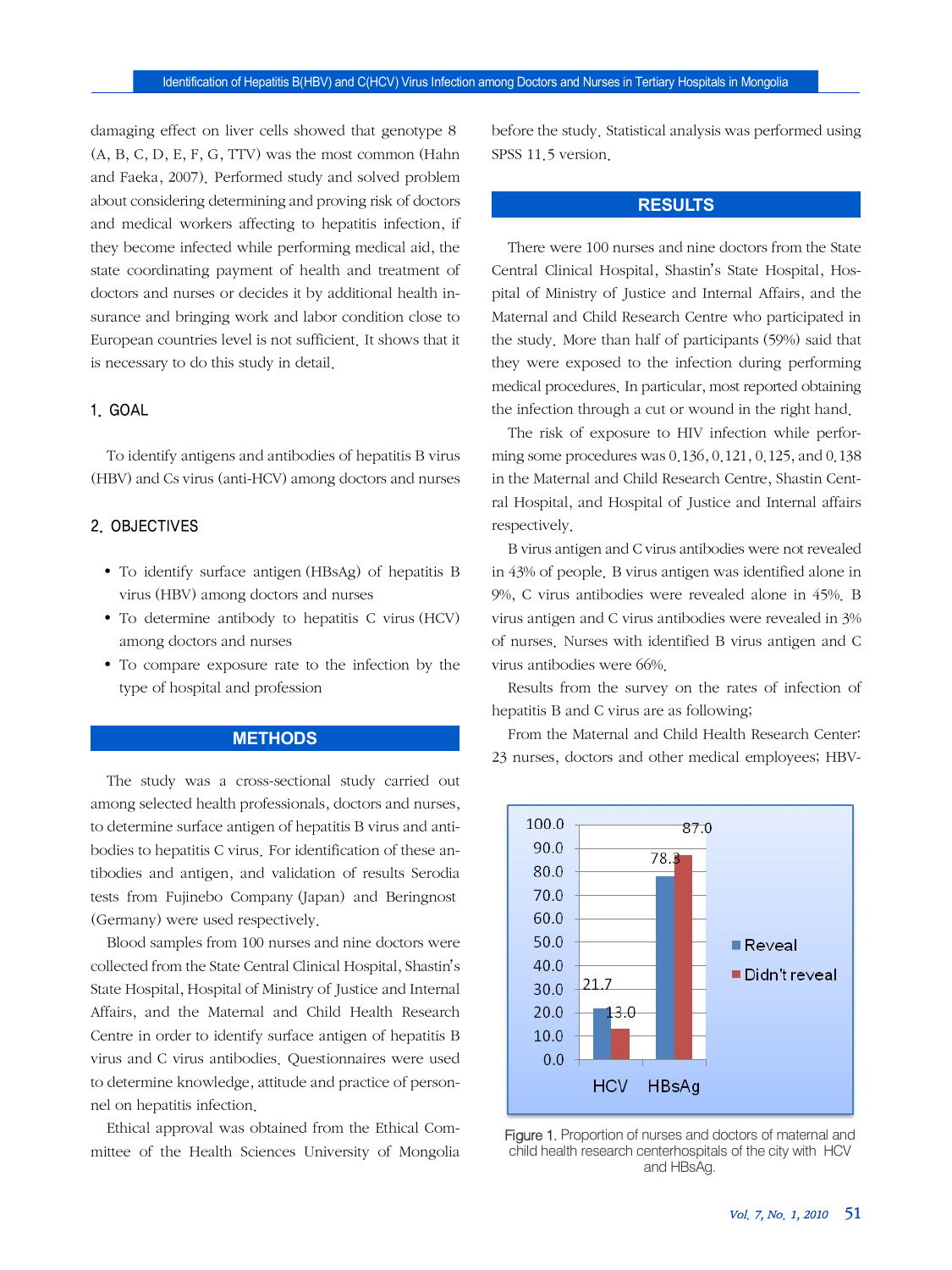





Figure 3. Proportion of nurses and doctors of Shastin'S state hospitals of the city with HCV and HBsAg.



Figure 4. Proportion of nurses and doctors of Justice and Internal affairs hospitals of the city with HCV and HBsAg.

11.5% and HCV-15.4% of nurses, and HCV, HBsAg-14.3% of others.

From the State Central Clinical Hospital: 28 nurses, doctors, and other medical employees; HBV-7.1%, HCV-7.1% of nurses, HCV-50% of doctors, and HCV, HBsAg-16.7% of others

From the Shastin's State Hospital: 25 nurses, doctors, and other medical employees; HBV-4.0% of nurses, HCV-25%, HBV-25% of doctors, HCV, HBsAg-40% of others

From the Hospital of Ministry of Justice and Internal



Figure 5. Proportion of nurses and doctors of 4 hospitals of the city with HBsAg.



Figure 6. Proportion of nurses and doctors of 4 hospitals of the city with HCV.



Figure 7. Proportion of nurses and doctors of 4 hospitals of the city with HCV and HBsAg.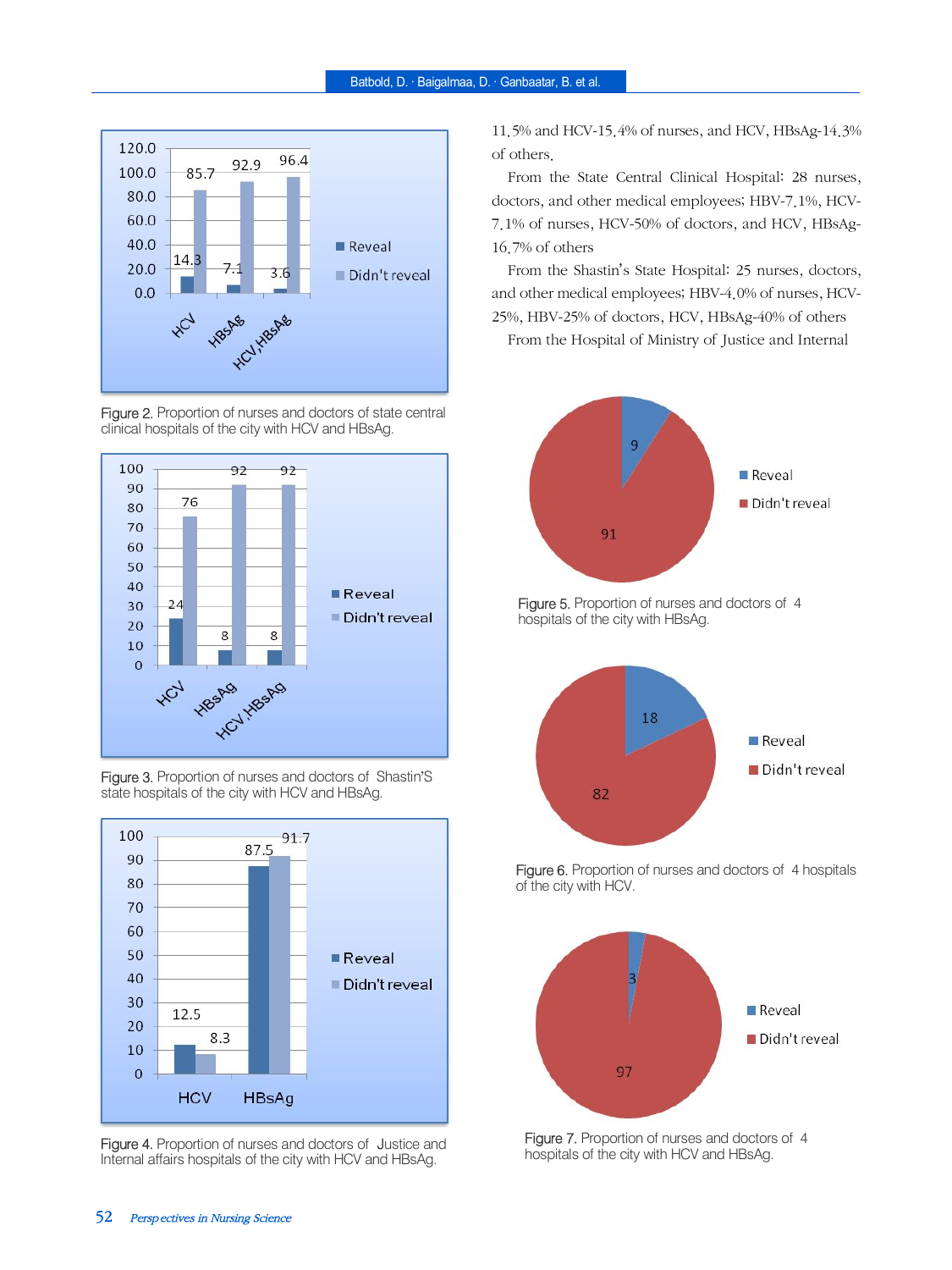

Figure 8. Proportion of nurses and doctors of 4 hospitals of the city with HCV and HBsAg.



Figure 9. Proportion of nurses and doctors of 4 hospitals of the city with HCV and HBsAg, by profession.

Affair: 24 nurses, doctors, and other medical employees; HBV-8.3%, HCV-12.5% of nurses, HCV- 25%, HBV-25% of doctors, HBV-66.7% of others.

Result under studying contagious risk of HIV by antigen reaction shows as following by percent:

Maternal and Child Health Research Center-0.138, Shastin's State Hospital-0.121, State Central Clinical Hospital-0.125, Hospital of Ministry of Justice and internal Affair-0.138, mean=0.13476, Std.Dev=010642, there were no cases of HIV infection after examinations. HIV was examined by using equipments as VironostiKo- HIV  $\frac{1}{2}$ , bio Hereieux of France.

#### **DISCUSSION**

Several researchers have noted that health workers are

exposed to hepatitis infections during medical procedures. Because they do not follow the safety regulations in place. Risk of getting infection for medical personnel was 95% performing therapeutic and nursing procedures and only 5% during immunization.

There is an urgent need to provide knowledge to medical personnel regarding standards during these procedures concerning hepatitis infections, their monitoring and improve technology used during procedures. Within the spectrum of diagnostic procedures in hepatology, the procurement of a liver specimen plays an important role. The method has been diversified to encompass not only different needle types for cutting and aspiration but also different routes proceeding transvenously or transcutaneously.

Over the subsequent 50 years the technique of obtaining liver biopsy samples has been modified. The type of needle has changed and today doctors may use diagnostic imaging techniques such as ultrasound, computed tomography, angiography and laparoscopy. Histological analyses are capable of establishing the etiology of a chronic or acute liver disease, are determined the inflammatory activity (Grading), degree of fibrosis/cirrhosis (Staging), are relevant for the prognosis of the patient and for indication for cost-intensive as well as potentially side are effect-prone therapies. In general, the accepted mortality rate from liver biopsy is between 0.1%, and 0.01%.

Among the most feared complications of liver biopsies are hemorrhage, seeding of cancer cells, infections, and injury to the viscera. The increasing number of liver transplant patients within the hepatological spectrum requires regular, safe, and high quality biopsies and their appropriate (Dabaadorj, 2009).

There are many results from studies which show that affecting to this influenza more in connection with confliction of infection and protection technology when the doctors and medical workers rendering medical aid. When we analyzed test of revealing hepatitis B virus antigen and C virus antitel taken from Maternal and Child Health Research Center in 69% antigen and antitel didn't reveal, in 13.4% virus B occurred alone, in 8.69% antitel occurred alone, combined case of test which reveals hepatitis B virus antigen and C virus antitel didn't reveal.

In 76 test revealing B virus antigen and C virus antitel (taken from central hospital) didn't reveal, in 8% antigen